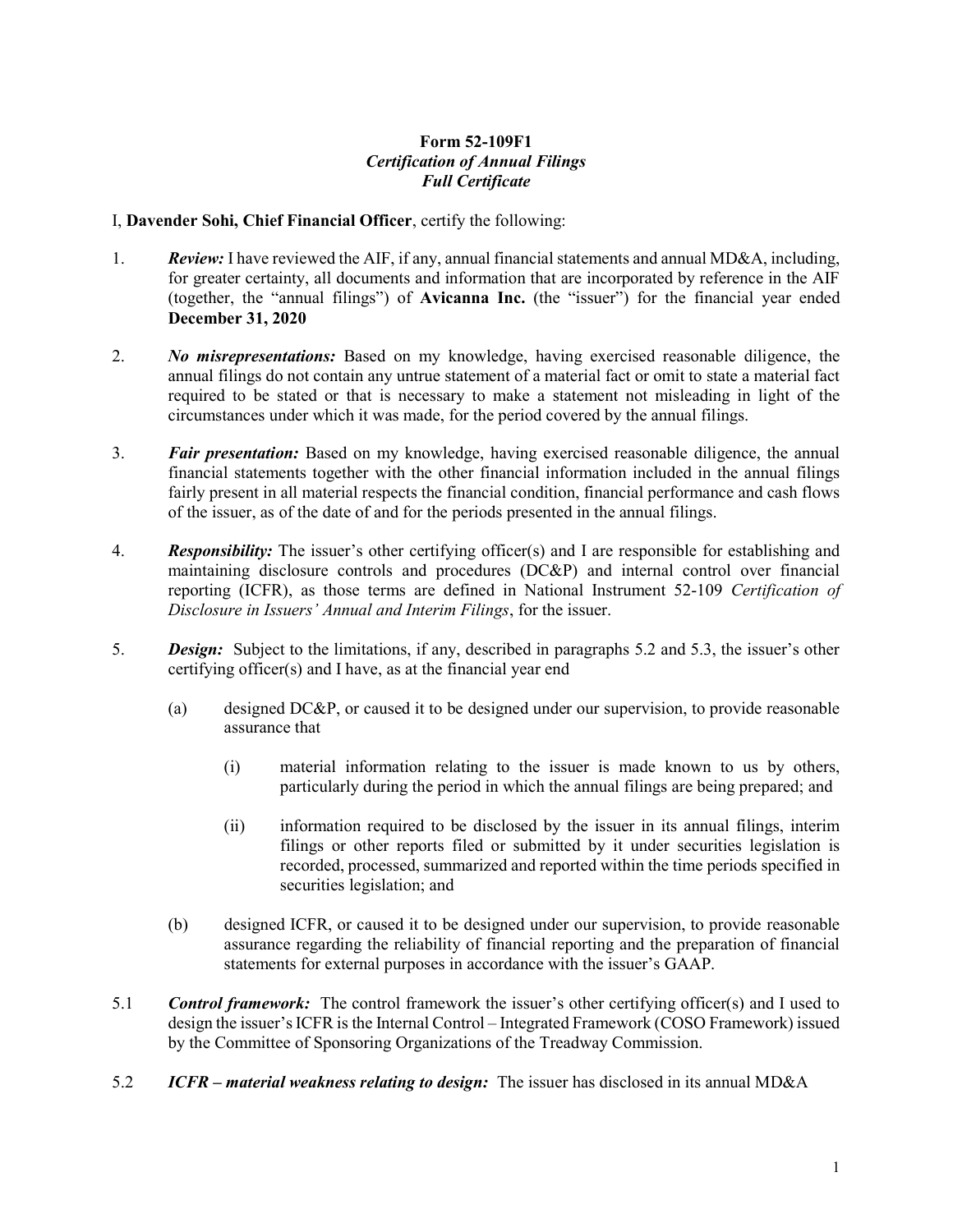- (a) the fact that the issuer's other certifying officer(s) and I have limited the scope of our design of DC&P and ICFR to exclude controls, policies and procedures of
	- (i) a proportionately consolidated entity in which the issuer has an interest;
	- (ii) special purpose entity in which the issuer has an interest; or
	- (iii) a business that the issuer acquired not more than 365 days before the issuer's financial year end; and
- (b) summary financial information about the proportionately consolidated entity, special purpose entity or business that the issuer acquired that has been proportionately consolidated or consolidated in the issuer's financial statements.

## 5.3 Limitation on scope of design: N/A

- 6. Evaluation: The issuer's other certifying officer(s) and I have
	- (a) evaluated, or caused to be evaluated under our supervision, the effectiveness of the issuer's DC&P at the financial year end and the issuer has disclosed in its annual MD&A our conclusions about the effectiveness of DC&P at the financial year end based on that evaluation; and
	- (b) evaluated, or caused to be evaluated under our supervision, the effectiveness of the issuer's ICFR at the financial year end and the issuer has disclosed in its annual MD&A
		- (i) our conclusions about the effectiveness of ICFR at the financial year end based on that evaluation; and
		- (ii) for each material weakness relating to operating existing at the financial year end
			- (A) a description of the material weakness;
			- (B) the impact of the material weakness on the issuer's financial reporting and its ICFR; and
			- (C) the issuer's current plans, if any, or any actions already undertaken, for remediating the material weakness.
- 7. Reporting changes in ICFR: The issuer has disclosed in its annual MD&A any change in the issuer's ICFR that occurred during the period beginning on October 1, 2020 and ended on December 31, 2020 that has materially affected, or is reasonably likely to materially affect, the issuer's ICFR.